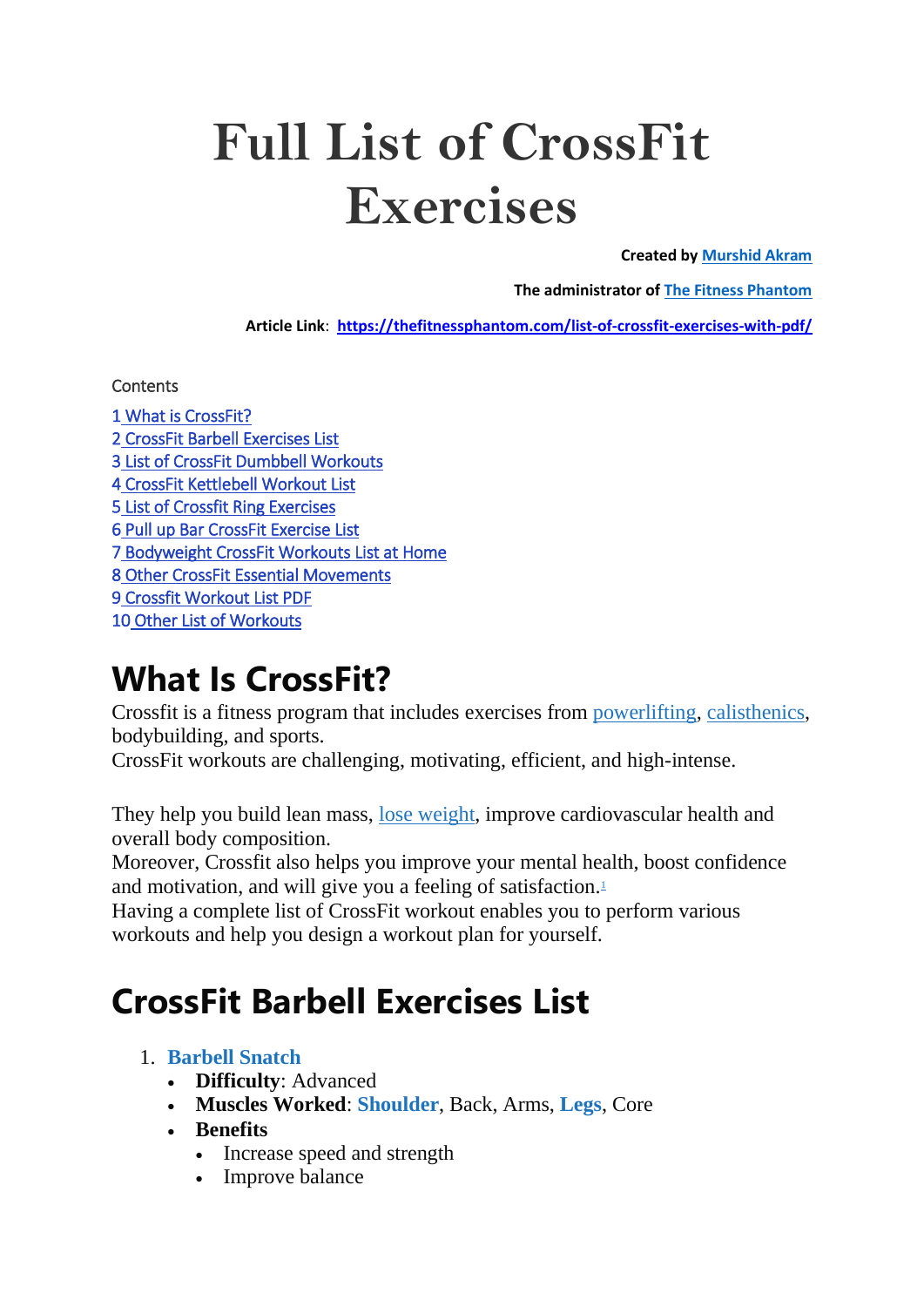- Burn calories and **[build](https://thefitnessphantom.com/barbell-workouts-for-mass-gain/) lean mass**
- 2. **[Clean](https://thefitnessphantom.com/clean-and-press/) and Press**
	- **Difficulty**: Advanced
	- **Muscles Worked**: Legs, Glute, Arms, Shoulder, Core
	- **Benefits**
		- Build endurance, **strength, and [hypertrophy](https://thefitnessphantom.com/push-pull-legs-6-day-split-for-strength-and-hypertrophy/)**
		- Burn calories while growing lean mass
		- Increase explosiveness
- 3. **[Barbell](https://www.youtube.com/watch?v=uYumuL_G_V0) Front/Back [Squat](https://www.youtube.com/watch?v=QmZAiBqPvZw)**
	- 1. **Level**: Beginner to Intermediate
	- **Muscles Worked**: Quads, Core
	- **Benefits**
		- Build study legs
		- Improve athletic and weight lifting performance
- 4. **[Barbell](https://www.youtube.com/watch?v=iaBVSJm78ko) Push Press**
	- **Level**: Beginner to Intermediate
	- **Muscles Worked**: Shoulders, Legs
	- **Benefits**:
		- Build [strength,](https://thefitnessphantom.com/strength-and-power-training/) power, and stability
		- Enhance your ability to do better in sports and weight lifting

#### 5. **[Barbell](https://www.youtube.com/watch?v=DaKC_BEN5bk) Hang Clean**

- 0. **Level**: Beginner
- **Muscles Worked**: Legs, Arms, Shoulder
- **Benefits**:
	- Increase your balance and explosive power
	- **Build [strength](https://thefitnessphantom.com/5-day-compound-workout-routine/) and muscles**
- 6. **[Power](https://www.youtube.com/watch?v=Sk1vhXhHO_A) Clean and Split Jerk**
	- **Level**: Pro
	- **Muscles Worked**: Legs, Arms, Shoulder, Core
	- **Benefits**:
		- Enhance quickness, strength, and balance
		- Burn many calories in quick time and build lean mass

#### 7. **Barbell [Overhead](https://www.youtube.com/watch?v=BYi-TBOtNTo) Squat**

- **Level**: Beginner to Intermediate
- **Muscles Worked**: Legs and Shoulder
- **Benefits**: Build lower body [strength](https://thefitnessphantom.com/hiit-lower-body-workout/) and mass
- 8. **[Military](https://thefitnessphantom.com/overhead-press/) Press**
	- 0. **Level**: Beginner
	- **Muscles Worked**: Shoulder
	- **Benefits**: Build sturdy shoulders
- 9. **Barbell Bench Press**
	- **Level**: Beginner
	- **Muscles Worked**: **[Chest](https://thefitnessphantom.com/barbell-chest-exercises-at-home-with-no-bench/)**
	- **Benefits**: Develop a stronger [upper](https://thefitnessphantom.com/beginner-upper-body-workout/) body, especially chest.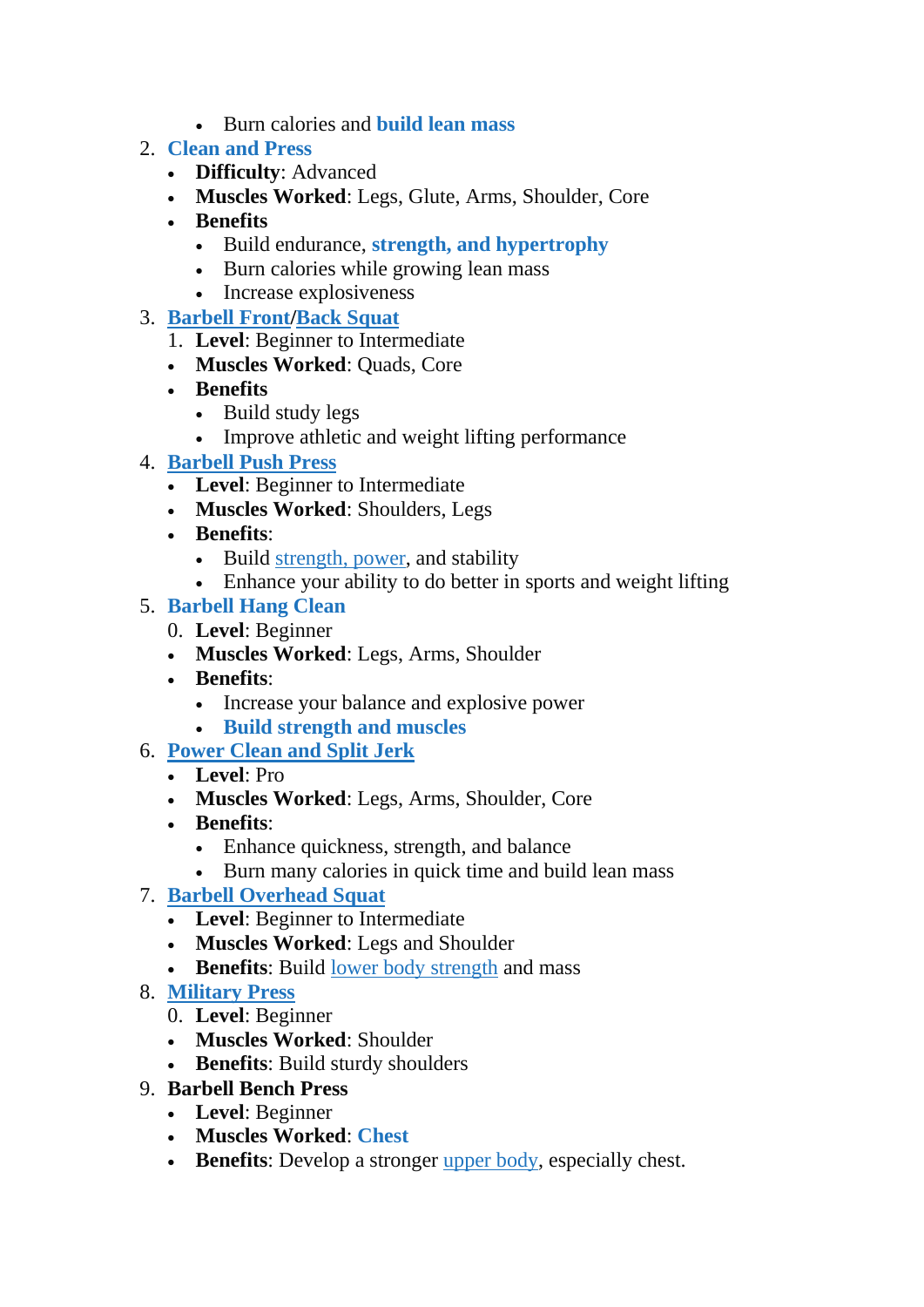#### 10.**The Deadlift and its [variations](https://thefitnessphantom.com/the-deadlift-form-variation-execution-and-benefits/)**

- **Level**: Beginner to Advanced
- **Muscles Worked**: Legs, Glute, Core, and [Back](https://thefitnessphantom.com/back-workouts-for-mass-and-strength/)

**Benefits**: Build endurance, strength, and hypertrophy. (more [benefits\)](https://thefitnessphantom.com/10-benefits-of-deadlift/)

#### 11.**[Barbell](https://youtu.be/sNGrEhszCsQ) Squat Jerk**

- **Level**: Intermediate to Advanced
- **Muscles Worked**: Shoulder, Legs
- **Benefits**:
	- Build [shoulder](https://thefitnessphantom.com/calisthenics-shoulder-workout/) mobility and strength.
	- Increase lower body strength
- 12.**[Split](https://www.youtube.com/watch?v=GUDkOtraHHY) Jerk**
	- 0. **Level**: Beginner to Intermediate
	- **Muscles Worked**: Shoulder, Legs
	- **Benefits**: Develop explosive power and muscular shoulders.

#### 13.**[Barbell](https://www.youtube.com/watch?v=4XpOul65Z1k) High Pull**

- 0. **Level**: Intermediate
- **Muscles Worked**: Legs, Shoulder, Back, and [Arms](https://thefitnessphantom.com/biceps-and-triceps-gym-workout-with-pdf/)
- **Benefits**: Excellent for building upper and lower body [strength.](https://thefitnessphantom.com/hiit-lower-body-workout/)

#### 14.**Barbell Rowing**

- 0. **Level**: Beginner
- **Muscles Worked**: Back
- **Benefits**: It strengthens your back muscles and helps you build a wider back.
- 15.**The [Zercher](https://www.crossfit.com/essentials/the-zercher-squat) Squat**
	- 0. **Level**: Intermediate
	- **Muscles Worked**: Legs and **[Forearms](https://thefitnessphantom.com/dumbbell-wrist-curls/)**
	- **Benefits**: If you want to challenge your strength and [endurance,](https://thefitnessphantom.com/2-hour-cardio-workout-plan/) you can try Zercher squat. It will help you increase lower body and forearm strength.

#### 16.**The Split [Clean](https://www.crossfit.com/essentials/the-split-clean)**

- 0. **Level**: Intermediate to Advanced
- **Muscles Worked**: Shoulder, Legs, Core, and Arms
- **Benefits**: You can do the split clean to develop strong legs and explosive power.

#### 17.**The Good [Morning](https://www.youtube.com/watch?v=YA-h3n9L4YU)**

- 0. **Level**: Intermediate
- **Muscles Worked**: Hamstrings, Lower Back
- **Benefits**: Good morning is one of the best workouts for the lower back, glute, and [hamstrings.](https://thefitnessphantom.com/glute-and-hamstring-workout/) It builds up strength and reduces the risk of injury.

#### 18.**Barbell [Jammer](https://www.acefitness.org/education-and-resources/lifestyle/exercise-library/236/barbell-jammers/)**

- 0. **Level**: Intermediate to Advanced
- **Muscles Worked**: Quads, Hams, Calves, Glute, [Shoulder](https://thefitnessphantom.com/best-chest-and-shoulder-workout/) and Chest, and [Triceps.](https://thefitnessphantom.com/barbell-exercises-for-triceps/)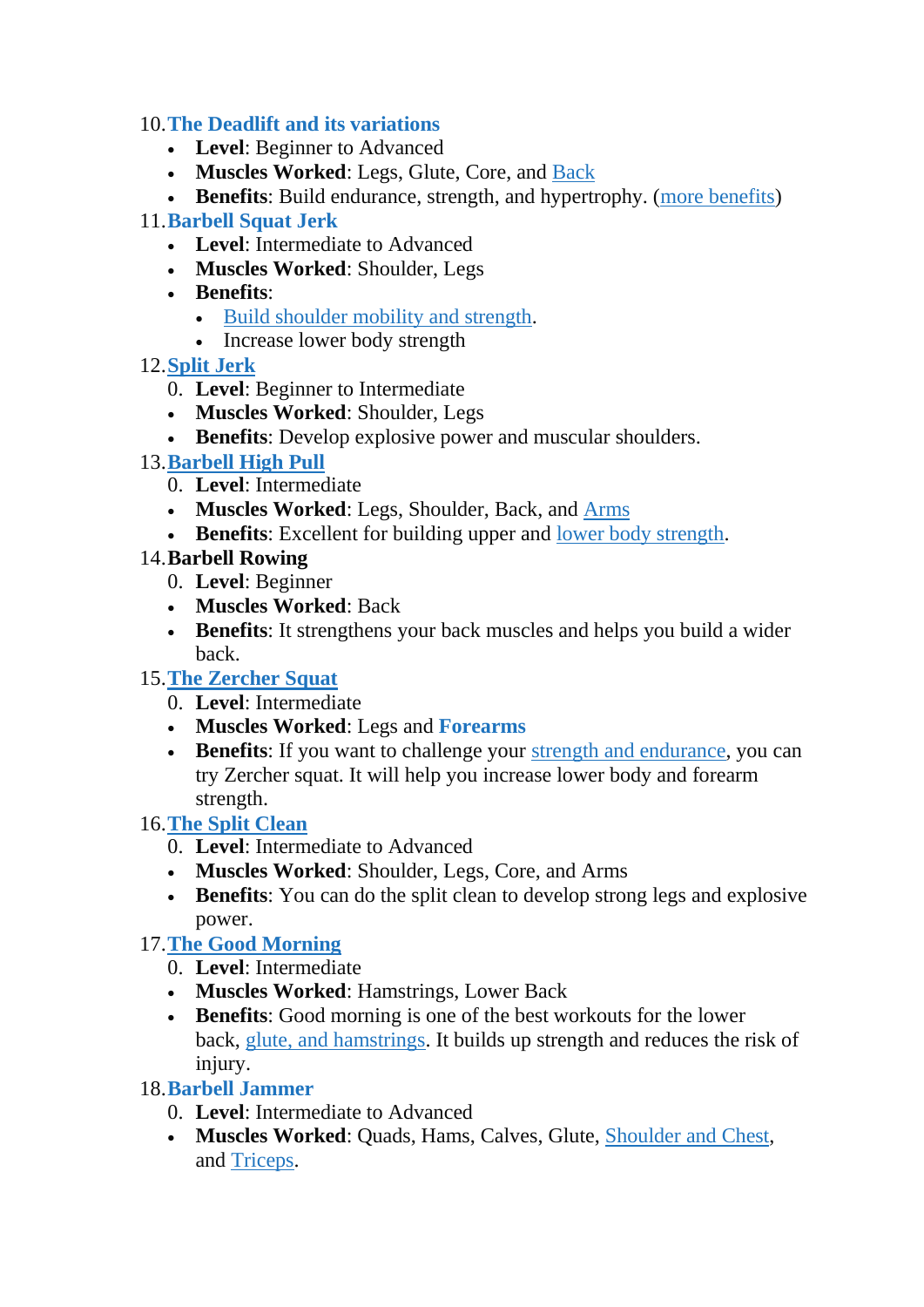**Benefits**: You can do a barbell jammer to work on your total body and build mass.

19.**Sumo [Deadlift](https://thefitnessphantom.com/sumo-deadlift-form-execution-and-benefits/)**

- 0. **Level**: Intermediate
- **Muscles Worked**: Legs, Glute, and Back
- **Benefits**: The Sumo DL build studry quads and glute without putting much stress on the lumbar spine. Moreover, it improves your grip strength and pulling ability that will help you in your day-to-day activities.

# **List Of CrossFit Dumbbell Workouts**

You can do a plethora of Crossfit exercises with [dumbbells](https://thefitnessphantom.com/dumbbell-crossfit-wod/) at home and the gym. Dumbbells allow you a full range of motion, build muscles, and increase strength and speed.

Here's a complete dumbbell Crossfit workout list that can be helpful for you.

- 1. **Dumbbell [Front-Rack](https://www.youtube.com/watch?v=7EmwtpAI8cM) Lunge**
	- **Level**: Intermediate
	- **Muscles Worked**: [Legs](https://thefitnessphantom.com/a-guide-to-the-dumbbell-leg-exercises/) and Glute
	- **Benefits:** You can do lunges to build your lower body strength and mobility.
- 2. **DB [Clean](https://www.youtube.com/watch?v=8G-jnVP_f2s) and Press**
	- **Level**: Intermediate
	- **Muscles Worked**: Legs and Shoulder
	- **Benefits:** Like barbell, dumbbell clean and press will also help you improve your strength, speed, and balance.
- 3. **[Dumbbell](https://www.youtube.com/watch?v=myc1taX-uBs) Hang Power Clean**
	- **Level**: Intermediate
	- **Muscles Worked**: Legs, Core and Shoulder
	- **Benefits:** It improves your ability to move and act (physically) quickly.
- 4. **Dumbbell Squat**
	- **Level**: Beginner
	- **Muscles Build**: Quads
	- **Benefits:** The DB squat is a simple workout to build [stronger](https://thefitnessphantom.com/dumbbell-leg-extension/) quads.
- 5. **DB Push Press**
	- **Level**: Beginner
	- **Muscles Build**: Shoulder and Legs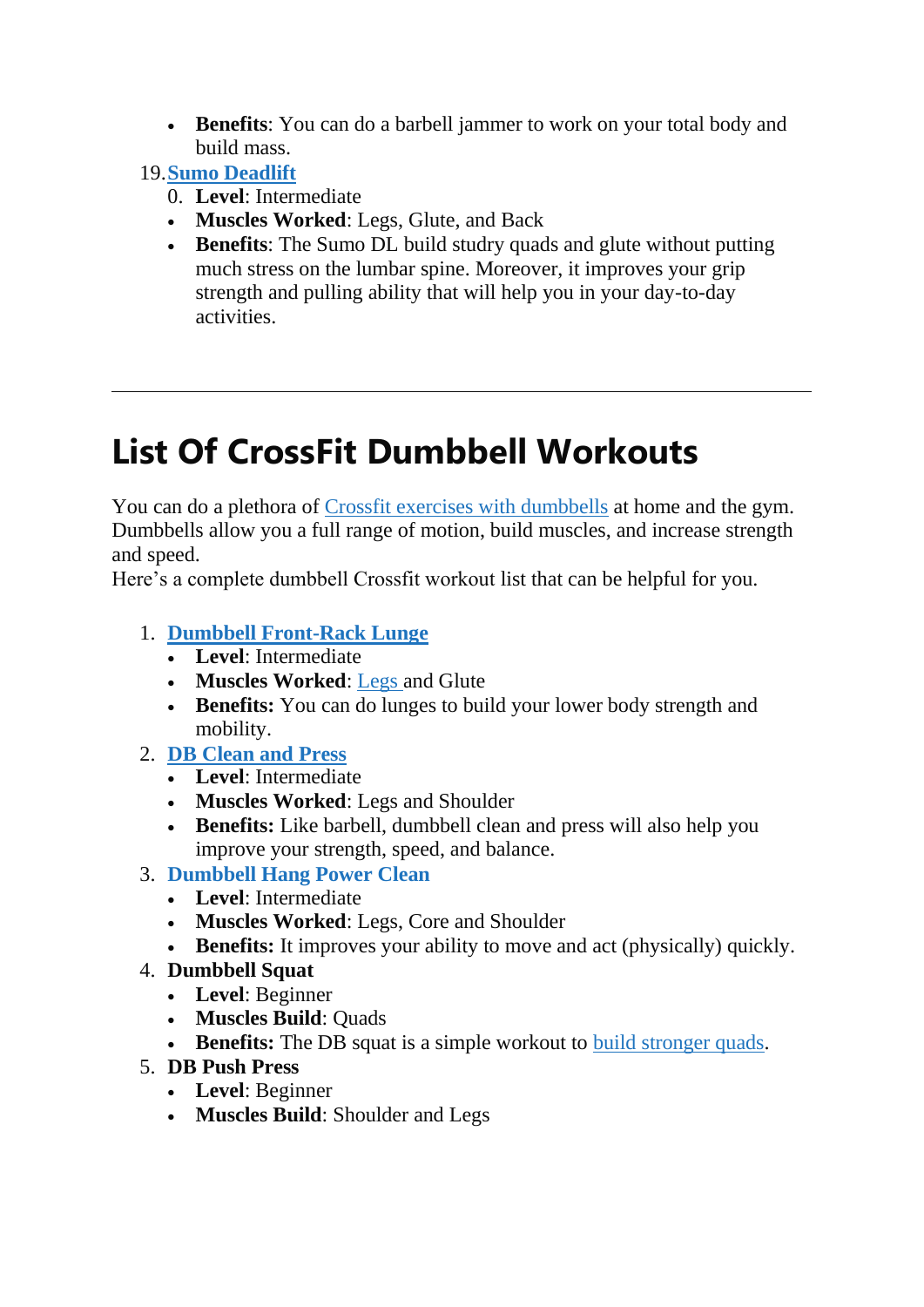- **Benefits:** You can do push press to enhance your strength and speed at home. Push press also helps you increase your shoulder strength and mobility.
- 6. **[Dumbbell](https://www.youtube.com/watch?v=iMNnvhg1JcM) Man Maker**
	- **Level**: Advanced
	- **Muscles Build**: Full Body
	- **Benefits:** The man maker is an excellent workout that helps you engage your total body at once.

#### 7. **Dumbbell Overhead Press**

- **Level**: Beginner
- **Muscles Build**: Shoulder
- **Benefits:** The overhead press primarily strengthens your shoulders.
- 8. **DB [Romanian](https://thefitnessphantom.com/dumbbell-romanian-deadlift/) Deadlift**
	- **Level**: Beginner
	- **Muscles Build**: Hamstring, Glute, and [Lower](https://thefitnessphantom.com/dumbbell-workouts-for-lower-back/) Back
	- **Benefits:** The Romanian DL helps you strengthen the ham and lower back, enhance balance, and decrease the risk of injury.

#### 9. **[Dumbbell](https://www.youtube.com/watch?v=p5MNNosenJc) Farmers Carry**

- **Level**: Beginner
- **Muscles Build**: Total Body
- Benefits: It strengthens the entire body by simply walking with dumbbells.

#### 10.**[Dumbbell](https://www.youtube.com/watch?v=M5gEwLTtWbg) Thruster**

- **Level**: Intermediate
- **Muscles Build**: Legs and Shoulder
- **Benefits:** You can do thruster if you want to build your quads and shoulder with one movement.

#### 11.**DB Power [Snatch](https://www.youtube.com/watch?v=9520DJiFmvE)**

- **Level**: Intermediate
- **Muscles Build**: Legs, Glute, and Back
- 12.**[Dumbbell](https://www.youtube.com/watch?v=3PnWQwabq4Y) Power Clean**
	- **Level**: Intermediate
	- **Muscles Build**: Shoulder and Legs
	- **Benefits**: It primarily improves your quickness while strengthening your shoulder.

#### 13.**The [Dumbbell](https://thefitnessphantom.com/glute-and-hamstring-workout/) Step-Up**

- **Level**: Beginner
- **Muscles Build**: Legs, Glute, and Back
- **Benefits:** The DB step up is an excellent move for building stronger legs while increasing explosive power.

#### 14.**The DB Overhead Squat**

- **Level**: Beginner
- **Muscles Build**: Shoulder and Quads
- 15.**[Dumbbell](https://www.youtube.com/watch?v=saYKvqSscuY) Turkish Get-Up**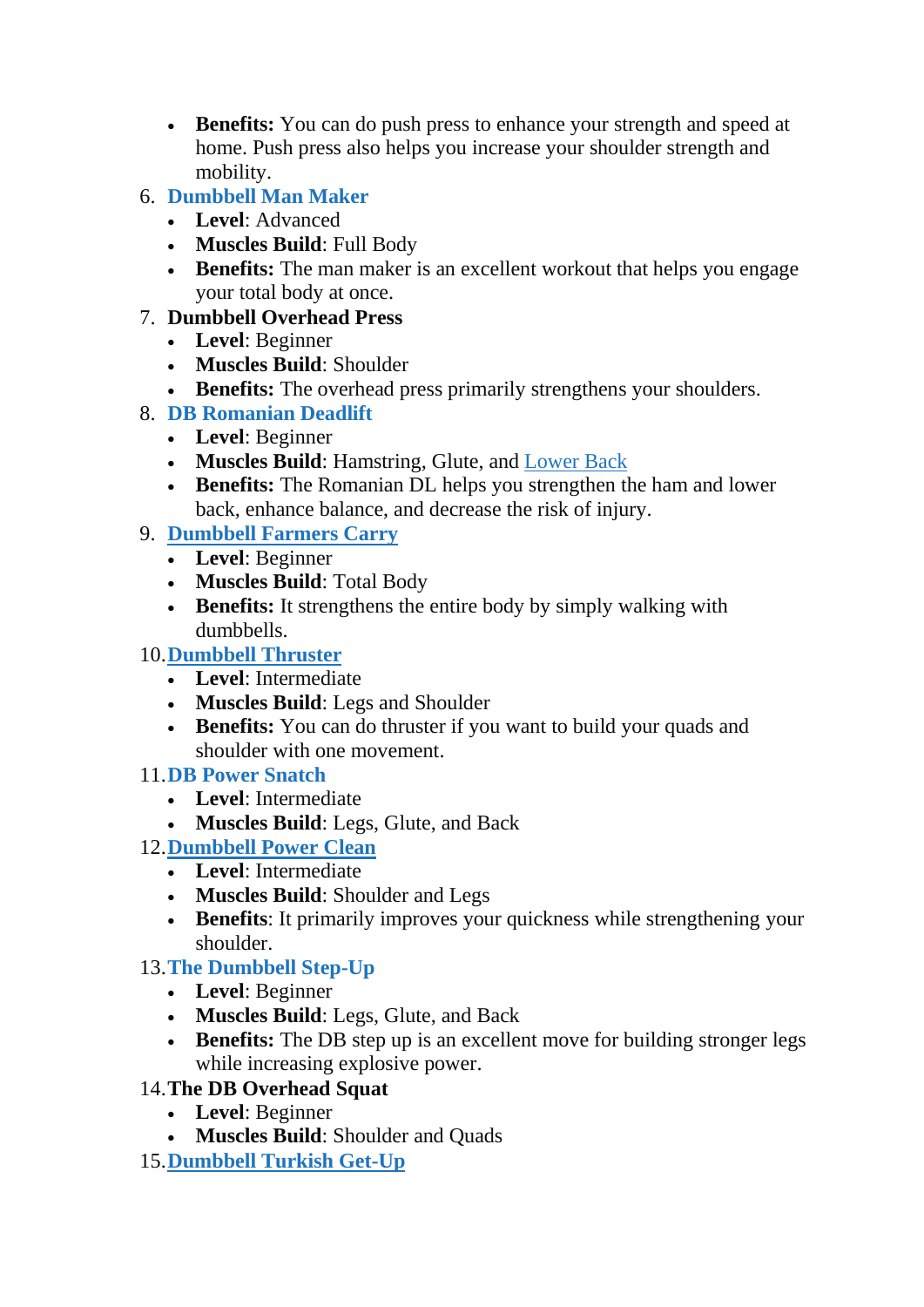- **Level**: Intermediate
- **Muscles Build**: Full Body
- Benefits: It strengthens the total body, improves posture, and *[increases](https://thefitnessphantom.com/dumbbell-exercises-for-shoulders/)* [shoulder](https://thefitnessphantom.com/dumbbell-exercises-for-shoulders/) stability.

#### 16.**DB Pushup to [Renegade](https://thefitnessphantom.com/dumbbell-push-ups-and-their-benefits/) Row**

- **Level**: Advanced
- **Muscles Build**: **[Upper](https://thefitnessphantom.com/upper-body-dumbbell-workout-with-pdf/) Body**
- **Benefits**: It is an excellent workout for building muscular strength while improving balance and stabilization.

#### 17.**Dumbell Russian Twist**

- **Level**: Intermediate
- **Muscles Build**: Legs, Glute, and Back
- Benefits: **Build a [sturdy](https://thefitnessphantom.com/dumbbell-oblique-exercises/) core and improve balance**.

#### 18.**[Dumbbell](https://thefitnessphantom.com/dumbbell-deadlift/) Deadlift**

- **Level**: Beginner
- **Muscles Build**: Full Body

#### 19.**Dumbbell Surrenders**

- **Level**: Intermediate
- **Muscles Build**: Full Body

#### 20.**Dumbbell Lunges to Hammer Curl**

- **Level: Intermediate**
- Muscles Build: Legs and **[Biceps](https://thefitnessphantom.com/best-dumbbell-exercises-for-bigger-biceps/)**

# **CrossFit Kettlebell Workout List**

- 1. **Turkish Get-up**
	- 1. **Level**: Advanced
	- **Muscles Worked**: Full Body
- 2. **Russian [Kettlebell](https://www.youtube.com/watch?v=KkYOW3jDhoM) Swing**
	- 0. **Level**: Beginner
	- **Muscles Worked**: Shoulders, Legs
- 3. **[American](https://www.youtube.com/watch?v=d94xX-AQZ0A) Kettlebell Swing**
	- 0. **Level**: Beginner to Intermediate
	- **Muscles Worked**: Full Body
- 4. **The [Kettlebell](https://www.youtube.com/watch?v=ZQccQg4kDf8) Snatch**
	- **Level**: Intermediate
	- **Muscles Worked**: Full Body
- 5. **[Kettlebell](https://www.youtube.com/watch?v=FiVuO6Y5UcU) Good Morning**
	- **Level**: Beginner
	- **Muscles Worked**: **[Hamstring](https://thefitnessphantom.com/kettlebell-hamstring-exercises/)**, **[Lower](https://thefitnessphantom.com/kettlebell-lower-back-exercises/) Back**
- 6. **[Single-Leg](https://www.youtube.com/watch?v=b9bHy3ojQWA) Romanian Deadlift**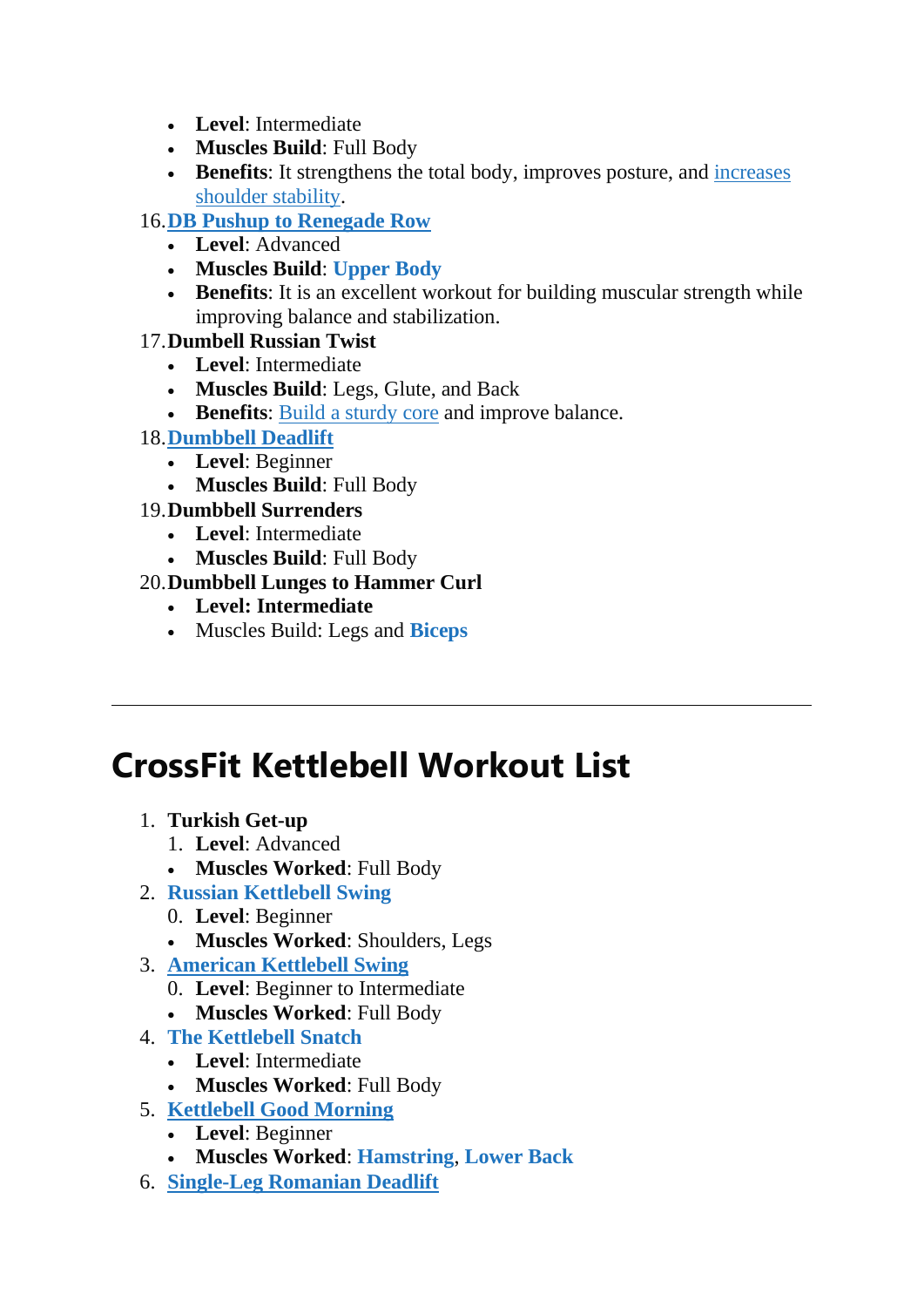- **Level**: Intermediate
- **Muscles Worked**: Hamstring, Lower Back
- **Benefits**: It improves your strength and balance.
- 7. **[Kettlebell](https://www.youtube.com/watch?v=pT31jP44ja4) Gorilla Row**
	- **Level**: Beginner to Intermediate
	- **Muscles Worked**: Back
	- **Benefits**: The KB halo works on your lats and helps you [build](https://thefitnessphantom.com/kettlebell-lat-exercises-for-stronger-back/) a [muscular](https://thefitnessphantom.com/kettlebell-lat-exercises-for-stronger-back/) back.
- 8. **Kettlebell Thrusters**
	- **Level**: Beginner to Intermediate
	- **Muscles Worked**: Full Body
- 9. **KB Goblet [Squats](https://www.youtube.com/watch?v=MWHIs0zxkCU)**
	- **Level**: Beginner to Intermediate
	- **Muscles Worked**: [Quadriceps,](https://thefitnessphantom.com/kettlebell-quad-exercises/) Glute
	- **Benefits**: The goblet squat helps you target the side muscles of your thighs build defined legs.
- 10.**[Kettlebell](https://www.youtube.com/watch?v=WXa8wFaIMXk) Front Raise**
	- **Level**: Beginner
	- **Muscles Worked**: Shoulders
	- **Benefits**: You can do KB front raises to reinforce the front part of shoulders more specifically.

#### 11.**[Kettlebell](https://youtu.be/v2R_w2dvEmY) Taters**

- **Level**: Intermediate
- **Muscles Worked**: Full Body
- **Benefits**: It helps you build strong quads and improve balance.
- 12.**KB Farmers Carry**
	- **Level**: Beginner
	- **Muscles Worked**: Total Body
- 13.**Kettlebell Windmill**
	- 0. **Level**: Intermediate
	- 1. **Muscles Worked**: Total Body
- 14.**Kettlebell Deadlift and its [Variations](https://kettlebellsworkouts.com/kettlebell-deadlift/)**

### **List Of Crossfit Ring Exercises**

The CrossFit ring exercises are great for improving balance and flexibility. They work on your full-body, help you boost your muscular strength, and improve your body shape.

However, they are advanced and challenging.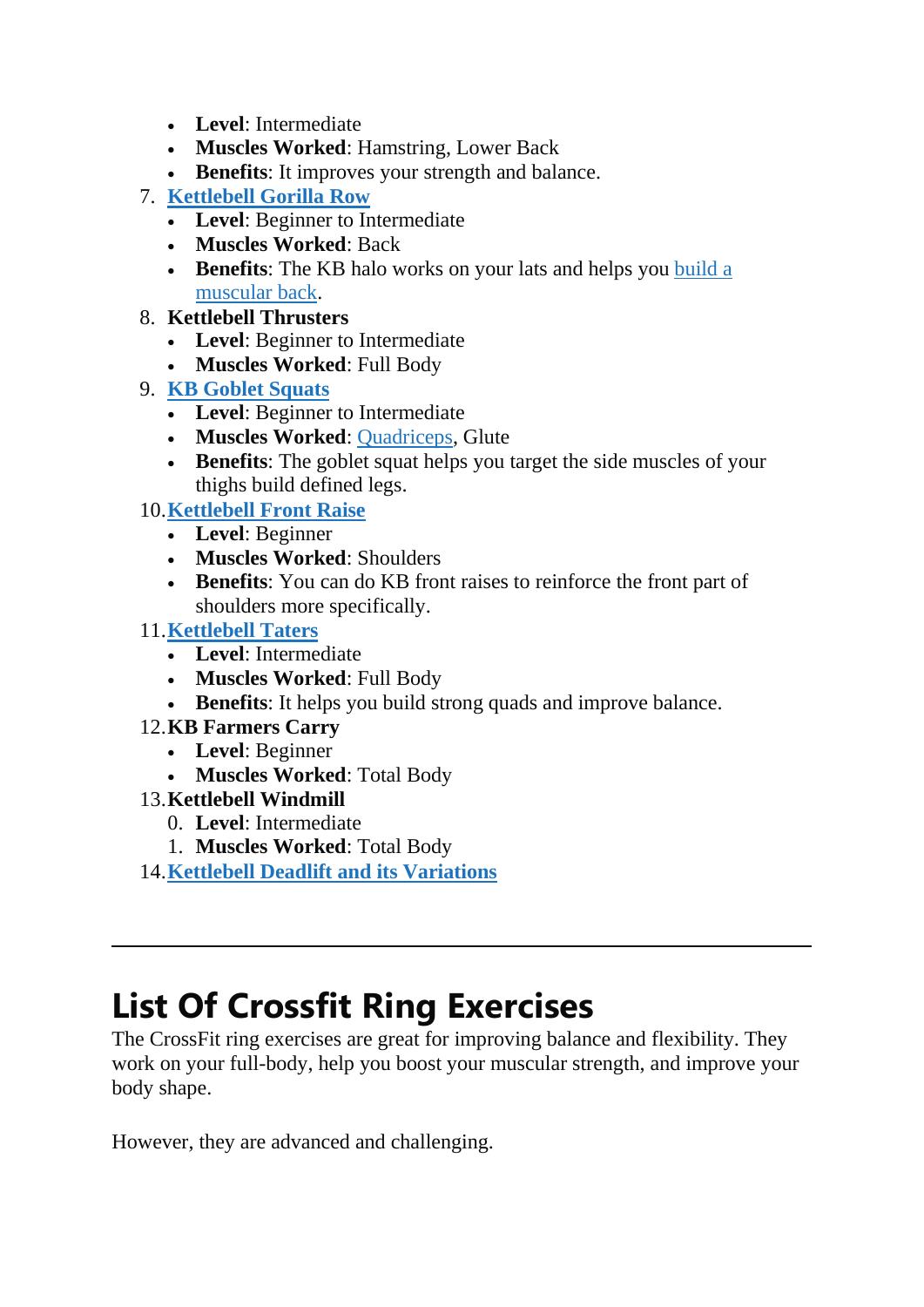Here's a list of the top 8 ring exercises you can incorporate into your [bodyweight](https://thefitnessphantom.com/everything-about-bodyweight-crossfit-workouts/) Crossfit [training.](https://thefitnessphantom.com/everything-about-bodyweight-crossfit-workouts/)

- 1. Ring [Push-Up](https://www.youtube.com/watch?v=FRiiZRhapeU)
- 2. [Forward](https://youtu.be/XyhSbYbX8j0) Roll to Support
- 3. [Skin](https://www.youtube.com/watch?v=avlj56L_E-A) the Cat
- 4. L-Sit on [Rings](https://www.youtube.com/watch?v=lwcHmXvw-T4)
- 5. Ring [Handstand](https://youtu.be/nUt-_d3zP2w) Push Up
- 6. Strict [Toes-to-Rings](https://www.youtube.com/watch?v=1zp-B1Vb_Vs)
- 7. [Ring](https://www.youtube.com/watch?v=EznLCDBAPIU) Dips
- 8. [Ring](https://www.youtube.com/watch?v=xhlReCpAE9k) Row

# **Pull Up Bar CrossFit Exercise List**

Pull-ups are some of the best bodyweight exercises included in all types of training, whether calisthenics, bodybuilding, or CrossFit.

The several variations of pull-ups help you build a sturdy upper body, improve balance, strength, and body posture.

However, they are challenging. So if you're a beginner, you need to start with dead hang chin-ups and negative pull-ups to scale up for more advanced variation.

#### **Related: Best Pull-Up Bar Ab [Workout](https://thefitnessphantom.com/pull-up-bar-ab-workout/)**

Okay, here's a complete list of all pull-up bar exercises that you can include in your CrossFit workout program.

- 1. **Pull-Up**
	- **Level**: Intermediate
	- **Muscles Worked**: Back and Biceps
- 2. **Hanging [Windshield](https://www.youtube.com/watch?v=-nbJbHMLB00) Wiper**
	- **Level**: Advanced
	- **Muscles Worked**: Core
- 3. **[Butterfly](https://www.youtube.com/watch?v=OenVG15QMj8) Pull-Up**
	- **Level**: Intermediate
	- **Muscles Worked**: Back and Biceps
- 4. **[L-Sit](https://www.youtube.com/watch?v=XSkkrxgMDWE) on Bar**
	- **Level**: Intermediate
	- **Muscles Worked**: Core and Biceps
- 5. **[Toes-to-Bar](https://www.youtube.com/watch?v=_03pCKOv4l4)**
	- **Level**: Advanced
	- **Muscles Worked**: Core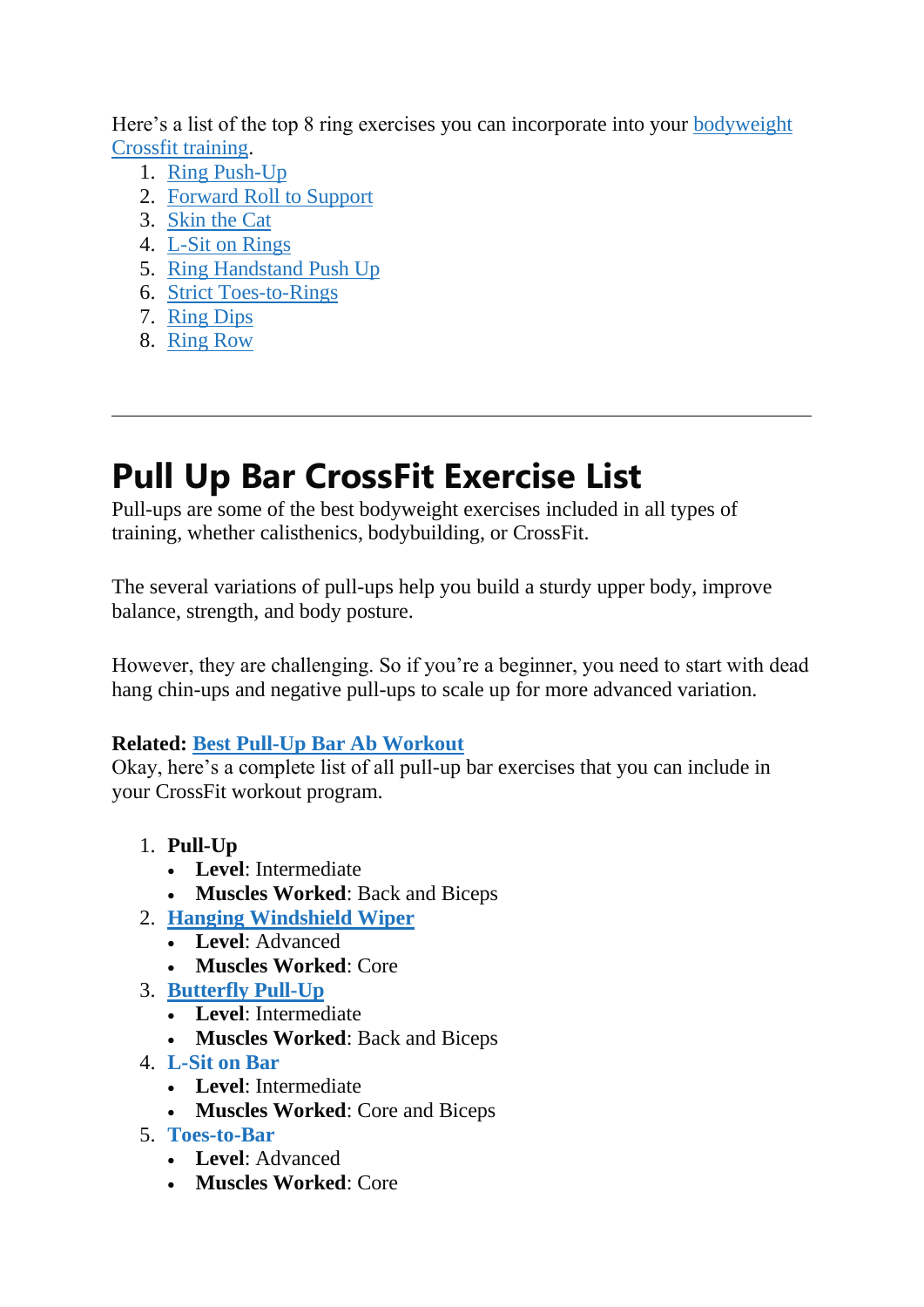- 6. **Chest To Bar [Pullups](https://www.youtube.com/watch?v=7jyKGpHW9XQ)**
	- 1. **Level**: Advanced
	- **Muscles Worked**: Core
- 7. **[Pull-up](https://www.youtube.com/watch?v=o69WaY_7k2c) Bar Muscle Up**
	- 0. **Level**: Advanced
	- **Muscles Worked**: Full Body
- 8. Pull-up Bar [Knees-to-Elbows](https://www.youtube.com/watch?v=MDCvXoujTCg)
	- 0. **Level**: Advanced
	- **Muscles Worked**: Core, Back, and Shoulder
- 9. **[Negative](https://www.youtube.com/watch?v=EkpJkHpJXmM) Pull-ups**
	- 0. **Level**: Beginner
	- **Muscles Worked**: Back
- 10.**Chin-ups**
	- 0. **Level**: Beginner
	- **Muscles Worked**: Biceps

# **Bodyweight CrossFit Workouts List At Home**

You can do myriad Crossfit exercises with no [equipment.](https://thefitnessphantom.com/25-crossfit-workouts-without-equipment/) You only need your body weight and mindset to perform those workouts.

They will help you burn plenty of calories in a quick time, boost strength and endurance, and improve balance and explosive power.

Here I've compiled a list of the top 20 CrossFit exercises you can do at home.

#### 1. **[Handstand](https://www.youtube.com/watch?v=_z6JgP219T8) Push-up**

- **Level**: Advanced
- **Muscles Worked**: Shoulder, Arms, and Core
- **Benefits**: The handstand push-up is great for developing shoulder strength, overall stability, and balance.
- 2. **Box [Jumps](https://www.youtube.com/watch?v=NBY9-kTuHEk)**
	- **Level**: Beginner
	- **Muscles Worked**: Full Body
	- **Benefits**: You can do it to strengthen your lower body. Moreover, it improves your ability to do things at a quicker pace.
- 3. **Burpee and its [variations](https://www.youtube.com/watch?v=nJTkHSOZyoI)**
	- **Level**: Intermediate
	- **Muscles Worked**: Full Body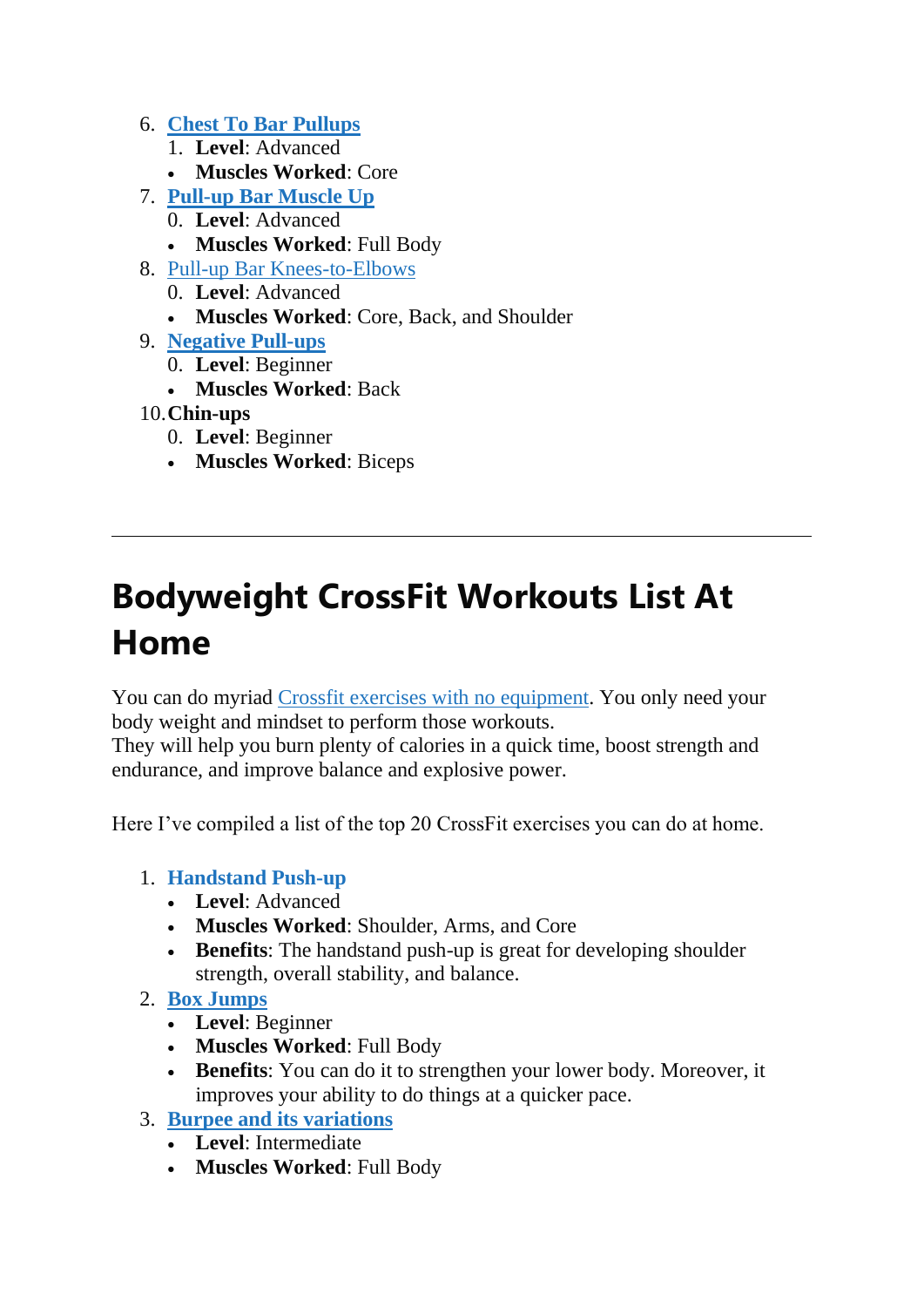- **Benefits**: Burpees is a [high-intense](https://thefitnessphantom.com/dumbbell-hiit-workout-plan/) movement that builds up the entire body, burns many calories, and improves explosiveness.
- 4. **Pistol [Squat](https://www.youtube.com/watch?v=DjxQrgLsty4)**
	- **Level**: Intermediate
	- **Muscles Worked**: Legs
	- **Benefits**: It improves strength and mobility.
- 5. **Handstand Walk**
	- **Level**: Advanced
	- **Muscles Worked**: Upper Body
	- **Benefits**: It builds stability, balance and engages the total body.
- 6. **Squat [Thrust](https://www.youtube.com/watch?v=fysU2ldlXSY)**
	- **Level**: Beginner
	- **Muscles Worked**: Full Body
	- **Benefits**: Like burpee, it also works on the entire body and enhances endurance.
- 7. **The [Double-Under](https://www.youtube.com/watch?v=82jNjDS19lg)**
	- **Level**: Intermediate
	- **Muscles Worked**: Full Body
	- **Benefits**: The double-under is also known as jumping rope. It is a highintensity workout that burns plenty of calories in a short time and builds stamina.
- 8. **[Floor](https://www.youtube.com/watch?v=tl7U8Z6vz6E) L-Sit**
	- **Level**: Intermediate
	- **Muscles Worked**: Arms and Core
	- **Benefits**: Floor L-sit helps you improve your balance and strength and forge core.
- 9. **Box Step-Up**
	- **Level**: Beginner
	- **Muscles Worked**: Lower Body
- 10.**Squat and its [variations](https://thefitnessphantom.com/different-types-of-squat-variations-and-benefits/)**
	- **Level**: Beginner
	- **Muscles Worked**: Full Body
	- **Benefits**: The different variations of squats will help you strengthen your lower body, build muscles, and improve balance and overall performance.

#### 11.**Plank and its [variations](https://thefitnessphantom.com/weighted-planks/)**

- **Level**: Intermediate
- **Muscles Worked**: Lower Body
- **Benefits**: The various planks fortify your core, increase endurance, and tone abdominal muscles.

#### 12.**[Mountain](https://www.youtube.com/watch?v=QMc0VQNZKvw) Climbers**

- **Level**: Beginner
- **Muscles Worked**: Core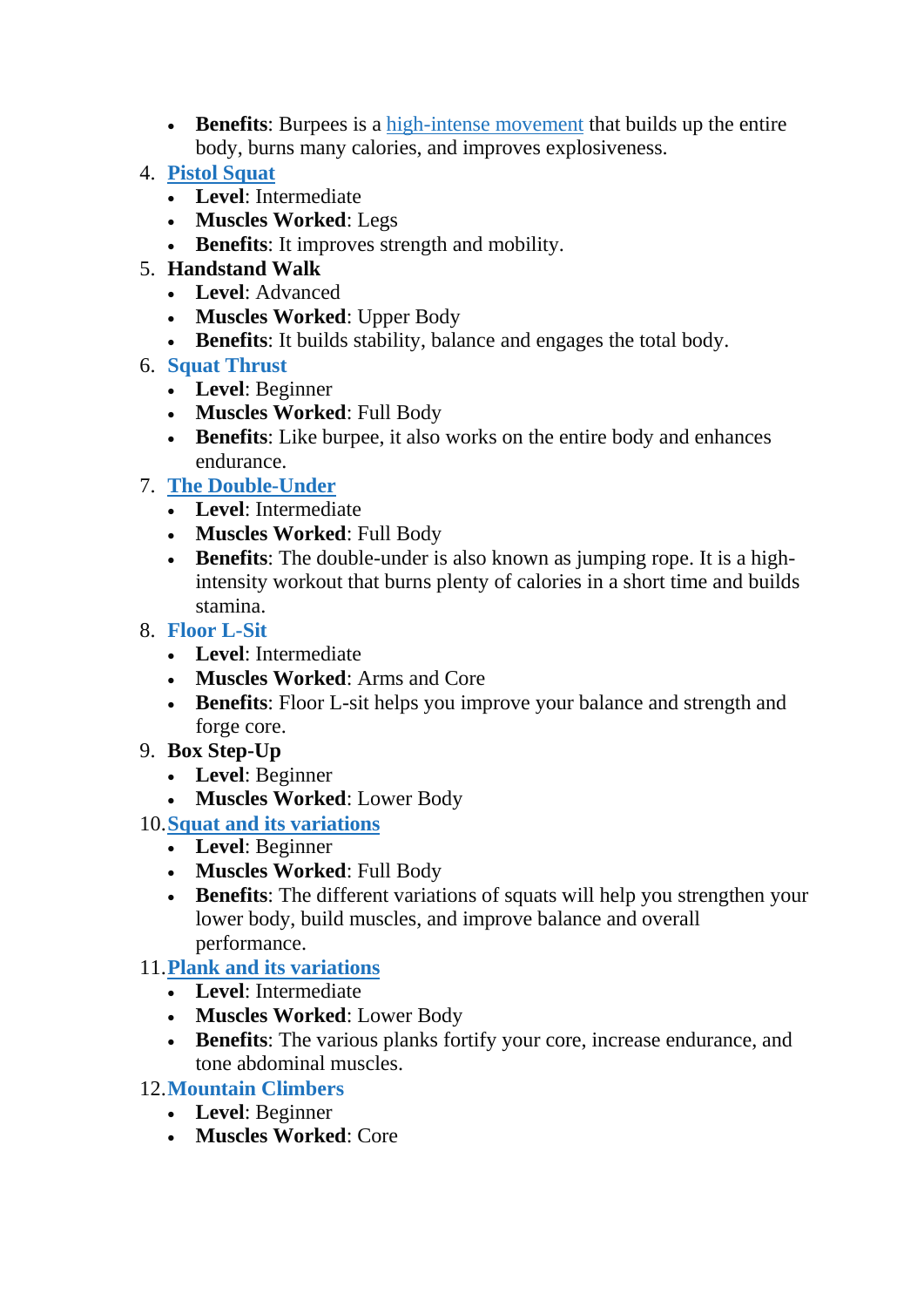- **Benefits**: The mountain climber is a [high-intensity](https://thefitnessphantom.com/hiit-core-workout/) core workout that helps you build a sturdy core and burn plenty of calories in a quick time.
- 13.**[Tuck](https://www.youtube.com/watch?v=vb6DC9_NDcE) ups**
	- **Level**: Intermediate
	- **Muscles Worked**: Core
	- **Benefits**: It is an excellent workout. You can incorporate it into your core workout routine to strengthen your abs and oblique.
- 14.**Leg Raises/Lifts**
	- **Level**: Beginner
	- **Muscles Worked**: Core
	- **Benefits**: It helps you develop a sturdy core.
- 15.**[Dragon](https://www.youtube.com/watch?v=SRg4OaSMpQ8) Fly**
	- **Level**: Advanced
	- **Muscles Worked**: Core
	- **Benefits**: It is one of the best and most effective abs workouts you can do to build six-pack abs. Moreover, it improves your ability to control your body movement.
- 16.**Bear [Crawl](https://www.youtube.com/watch?v=tMRBVBMAga4)**
	- **Level**: Beginner
	- **Muscles Worked**: Full Body
	- **Benefits**: Whether you're a beginner to pro, you can do a bear crawl [workout](https://thefitnessphantom.com/3-day-full-body-workout-at-home/) to engage your entire body and boost stamina.
- 17.**Knee to opposite Elbow [Mountain](https://www.youtube.com/watch?v=fgzFavry8EE) Climber**
	- **Level**: Intermediate
	- **Muscles Worked**: Core
- 18.**V [ups](https://www.youtube.com/watch?v=7UVgs18Y1P4)**
	- **Level**: Intermediate
	- **Muscles Worked**: Core
	- **Benefits**: It helps you forge core and build defined abs.
- 19.**Squat Jump**
	- **Level**: Beginner
	- **Muscles Worked**: Total Body
	- **Benefits**: It increases explosive power, boosts stamina, and burns many calories.

20.**[Hollow](https://www.youtube.com/watch?v=SfkuOb_1GK8) Rocks**

- **Level**: Beginner
- **Muscles Worked**: Core
- **Benefits**: The hollow rock strengthens and tones your abdominal muscles.

### **Other CrossFit Essential Movements**

- 1. **The [Wall](https://www.youtube.com/watch?v=fpUD0mcFp_0) Ball**
	- **Level**: Beginner
	- **Muscles Worked**: Total Body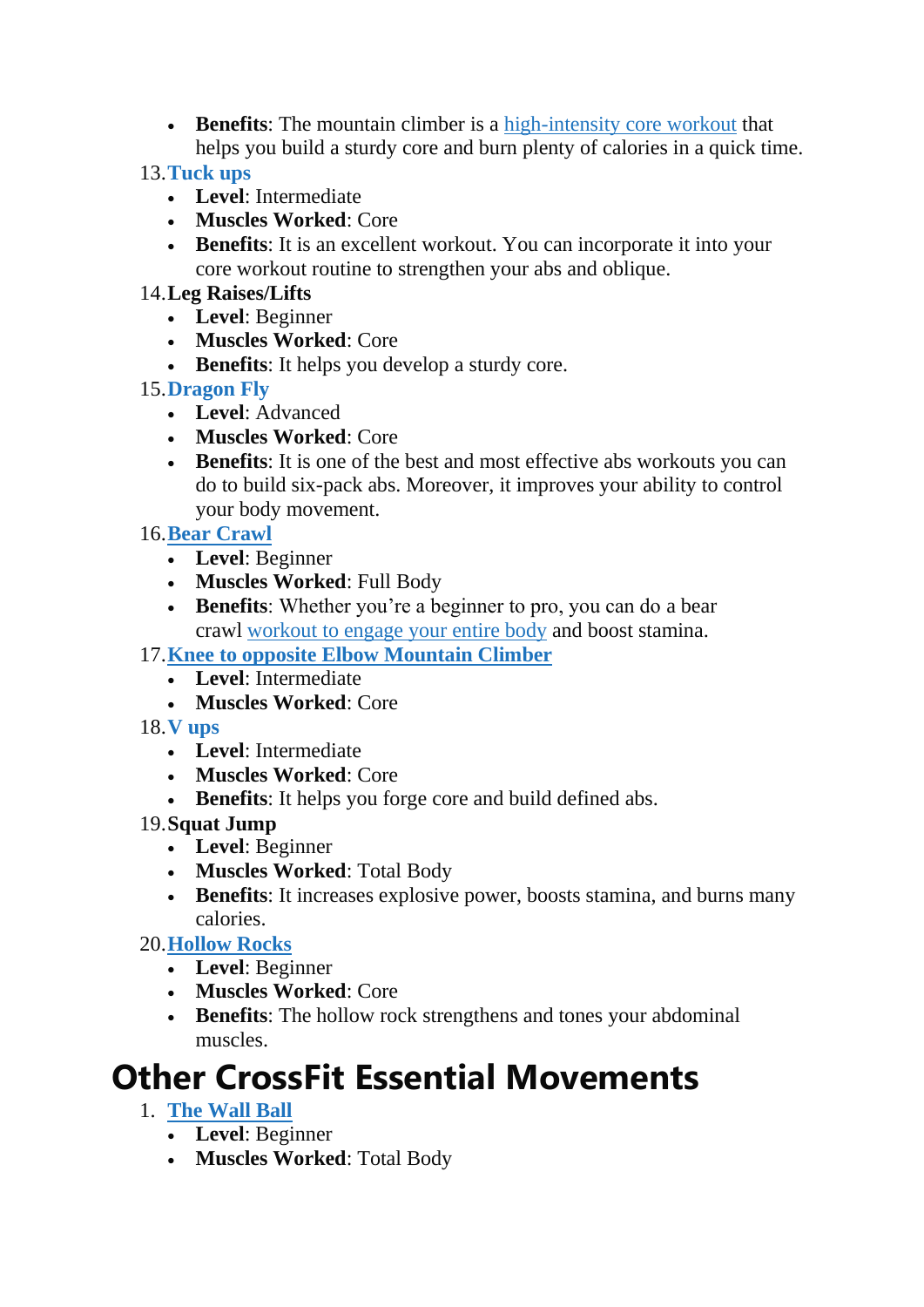- **Benefits**: The wall ball is an excellent workout for developing strength and endurance.
- 2. **Rope [Climbing](https://www.youtube.com/watch?v=Pa4QUC9AvuA)**
	- **Level**: Intermediate
	- **Muscles Worked**: Full Body
	- **Benefits**: Rope climbing is excellent for developing a solid grip, upper body strength, and the ability to move fast.
- 3. **L-Sit to [Shoulder](https://www.crossfit.com/essentials/the-l-sit-to-shoulder-stand) Stand**
	- **Level**: Advanced
	- **Muscles Worked**: Total Body
	- **Benefits**: It is one of the most sophisticated workouts to improve balance, strength, and flexibility.

#### 4. **Bar Dips**

- **Level**: Intermediate
- **Muscles Worked**: Upper Body
- **Benefits**: The dips strengthen the chest and triceps and help you build a strong body.
- 5. **Bar L Sit**
	- **Level**: Intermediate
	- **Muscles Worked**: Core
- 6. **Running**
	- **Level**: Beginner
	- **Muscles Worked**: Total Body
	- **Benefits**: Running is a great way to build endurance, burn plenty of calories, and lose [weight.](https://thefitnessphantom.com/proven-exercises-to-lose-weight-faster-at-home/) You can also check out basic but crucial [tips](https://thefitnessphantom.com/how-to-run-faster-and-longer/) for [improving](https://thefitnessphantom.com/how-to-run-faster-and-longer/) longer and faster.

#### 7. **Sprinting**

- **Level**: Intermediate
- **Muscles Worked**: Full Body
- **Benefits**: It is an [anaerobic](https://thefitnessphantom.com/best-anaerobic-exercises-with-examples/) workout, helps you utilize your stored fats during the movement, and increases weight loss.

#### 8. **Rowing [Machine](https://thefitnessphantom.com/hiit-rowing-machine-workout/)**

- **Level**: Intermediate
- **Muscles Worked**: Full Body
- **Benefits**: The rowing machine exercise improves the back strength, flexibility in the upper body, boosts stamina, burns many calories, and decreases fat mass and total body fat percent.

#### 9. **[Weighted](https://www.youtube.com/watch?v=gdU5APo-gZU) Glute Bridge**

- **Level**: Beginner
- **Muscles Worked**: Glute, Lower Back
- **Benefits**: The Glute Bridge strengthens Glutes Maximus, improves hip mobility, and builds a strong core.